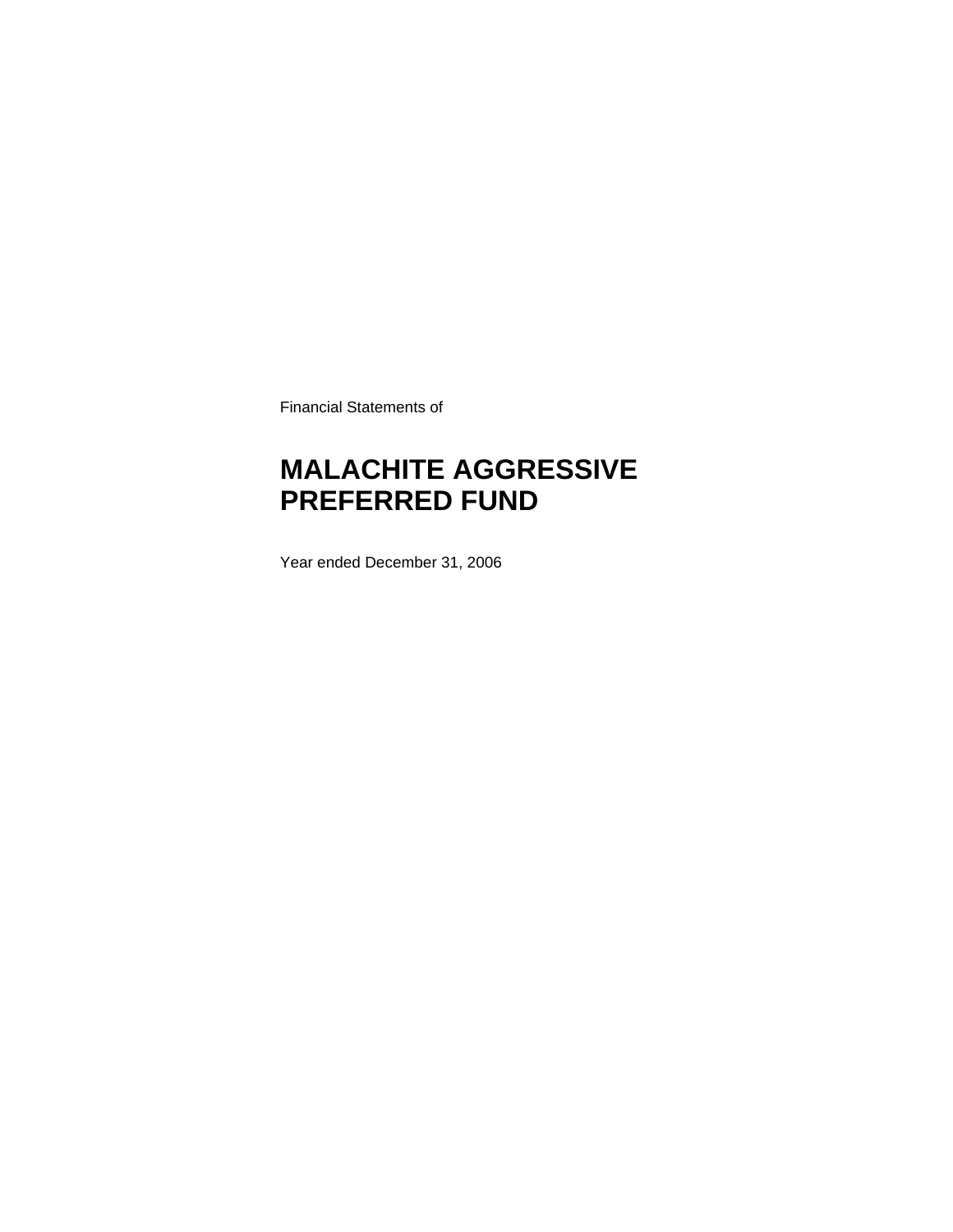

**KPMG LLP**  Yonge Corporate Centre 4100 Yonge Street Suite 200 **Internet WWW.kpmg.ca** Toronto ON M2P 2H3

Telephone (416) 228-7000<br>Fax (416) 228-7123

### **AUDITORS' REPORT**

To the Unitholders of Malachite Aggressive Preferred Fund (the "Fund")

We have audited the statements of net assets and investment portfolio of the Fund as at December 31, 2006 and the statements of operations and changes in net assets for the year then ended. These financial statements are the responsibility of the Fund's manager. Our responsibility is to express an opinion on these financial statements based on our audit.

We conducted our audit in accordance with Canadian generally accepted auditing standards. Those standards require that we plan and perform an audit to obtain reasonable assurance whether the financial statements are free of material misstatement. An audit includes examining, on a test basis, evidence supporting the amounts and disclosures in the financial statements. An audit also includes assessing the accounting principles used and significant estimates made by the Manager as well as evaluating the overall financial statement presentation.

In our opinion, these financial statements present fairly, in all material respects, the financial position of the Fund and its investments held as at December 31, 2006 and the results of its operations and the changes in its net assets for the year then ended in accordance with Canadian generally accepted accounting principles.

 $KPMS$  11P

Chartered Accountants

Toronto, Canada February 1, 2007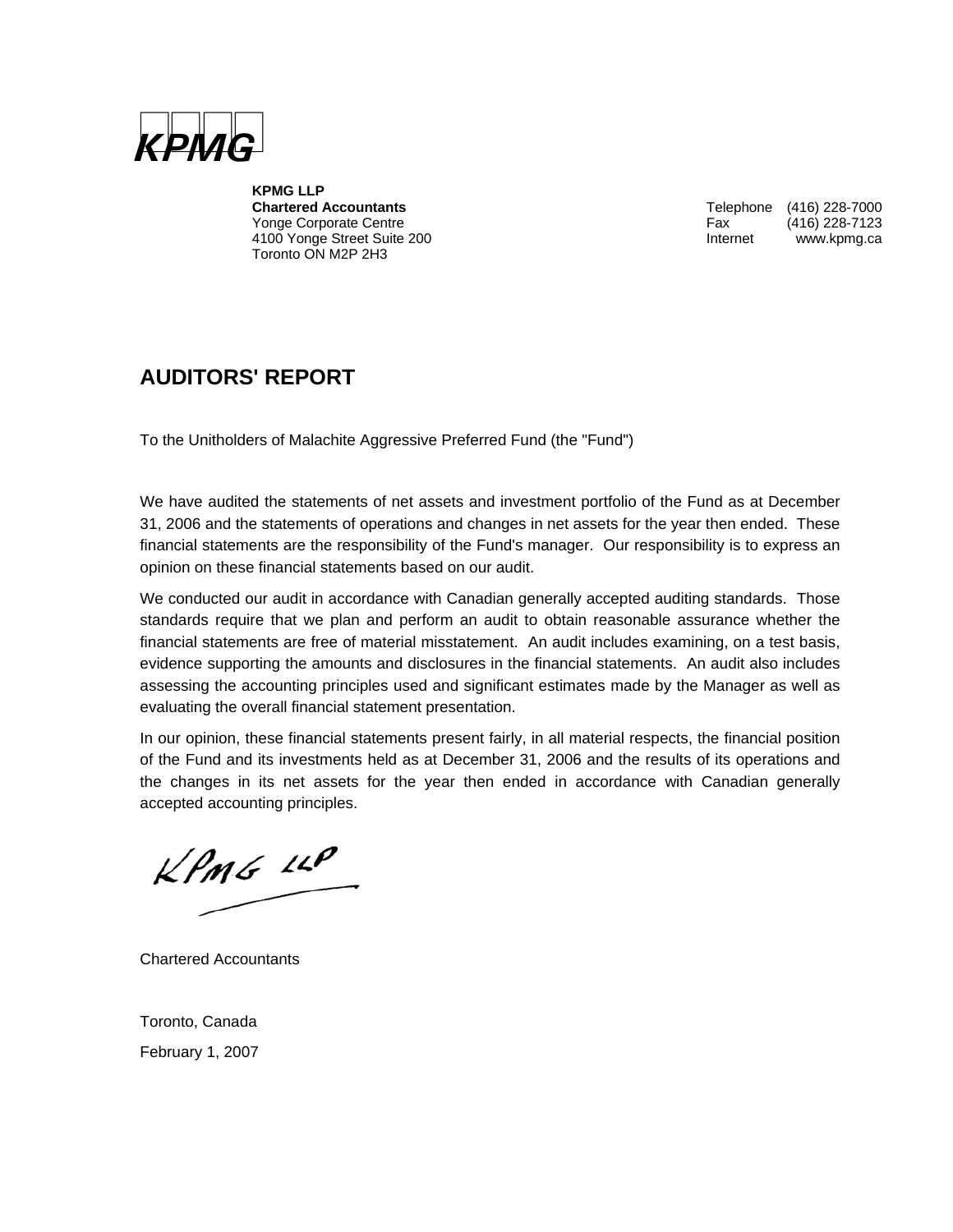Statement of Net Assets

December 31, 2006, with comparatives for 2005

|                                                                                          | 2006                               | 2005                            |
|------------------------------------------------------------------------------------------|------------------------------------|---------------------------------|
| <b>Net Assets</b>                                                                        |                                    |                                 |
| Investments, at market value<br>Due from brokers<br>Cash                                 | \$<br>388,463<br>101,422<br>12,931 | \$<br>564,942<br>7,490          |
| Accrued income receivable<br>Organization costs, net                                     | 4,833                              | 2,115<br>80                     |
|                                                                                          | \$<br>507,649                      | \$<br>574,627                   |
| Margin borrowings<br>Accounts payable and accrued liabilities<br>Due to brokers          | \$<br>11,447                       | \$<br>68,083<br>8,960<br>33,160 |
|                                                                                          | 11,446                             | 110,203                         |
| Total net assets                                                                         | \$<br>496,202                      | \$<br>464,424                   |
| <b>Unitholders' Equity</b>                                                               |                                    |                                 |
| Units issued and outstanding (note 3)<br>Unrealized appreciation in value of investments | \$<br>493,523<br>2,679             | \$<br>463,039<br>1,385          |
|                                                                                          | \$<br>496,202                      | \$<br>464,424                   |
| Net asset value per unit                                                                 | \$<br>9.6213                       | \$<br>9.5985                    |

See accompanying notes to financial statements.

\_\_\_\_\_\_\_\_\_\_\_\_\_\_\_\_\_\_\_\_\_\_\_\_\_\_\_\_\_\_\_\_\_\_\_\_\_\_\_

On behalf of the Trustee:

Hymas Investment Management Inc.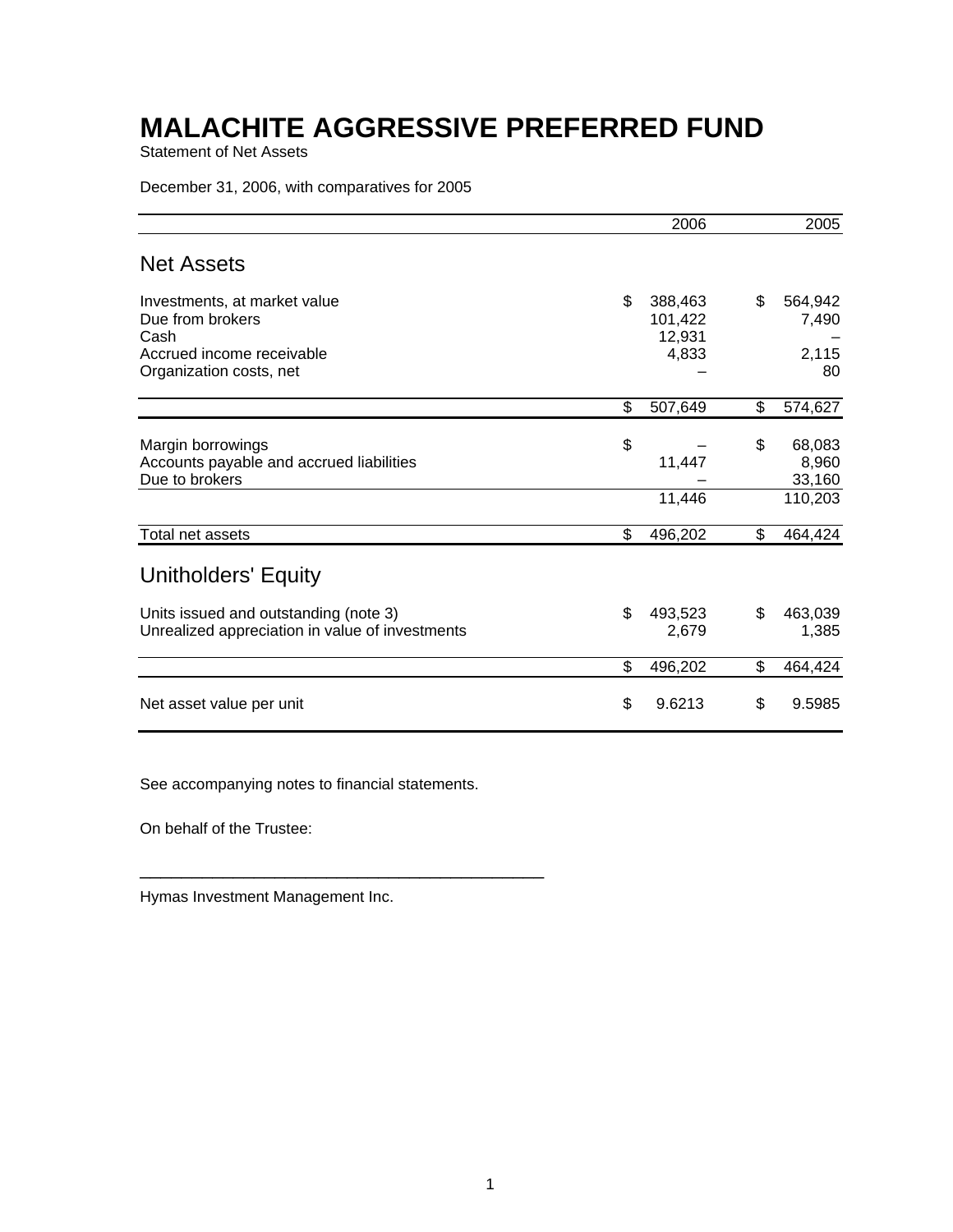Statement of Operations

For the year ended December 31, 2006, with comparatives for 2005

|                                                                                                                               | 2006         | 2005         |
|-------------------------------------------------------------------------------------------------------------------------------|--------------|--------------|
| Revenue:                                                                                                                      |              |              |
| <b>Dividends</b>                                                                                                              | \$<br>31,415 | \$<br>21,235 |
| Expenses:                                                                                                                     |              |              |
| Professional fees                                                                                                             | 5,600        | 6,127        |
| Interest                                                                                                                      | 4,464        | 440          |
| Amortization                                                                                                                  | 80           | 320          |
|                                                                                                                               | 10,144       | 6,887        |
| Amounts that would otherwise have been payable by the                                                                         |              |              |
| Investment fund that were waived or paid by the Manager                                                                       | (3,314)      | (5, 190)     |
|                                                                                                                               | 6,830        | 1,697        |
| Net investment for the period                                                                                                 | 24,585       | 19,538       |
|                                                                                                                               |              |              |
| Realized gains                                                                                                                | 6,100        | 7,661        |
| Unrealized gains (losses)                                                                                                     | 1,294        | (1, 478)     |
|                                                                                                                               | 7,394        | 6,183        |
| Increase in net assets                                                                                                        | \$<br>31,979 | \$<br>25,721 |
| Increase in net assets from operations per unit<br>(based on weighted average number<br>of units outstanding during the year) | \$<br>0.6398 | \$<br>0.5478 |

See accompanying notes to financial statements.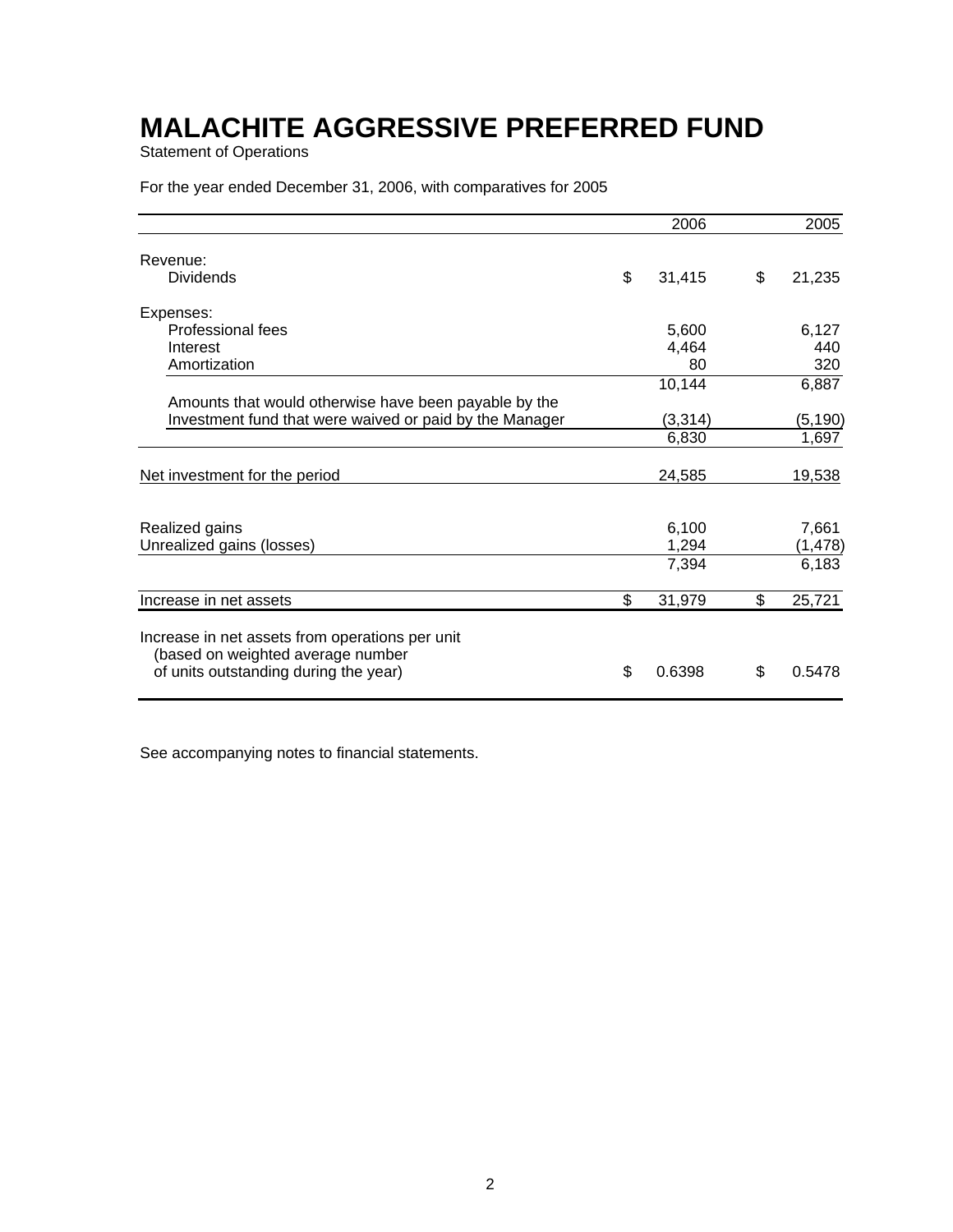Statement of Changes in Net Assets

For the year ended December 31, 2006, with comparatives for 2005

|                                                                                        |   | 2006                | 2005                |
|----------------------------------------------------------------------------------------|---|---------------------|---------------------|
| Net assets at the beginning of the year                                                | S | 464,424             | 438,703             |
| Increase in net assets from operations                                                 |   | 31.979              | 25.721              |
| Capital transactions:                                                                  |   |                     |                     |
| Distributions to unitholders (note 4)<br>Units issued on reinvestment of distributions |   | (30, 685)<br>30.484 | (27, 453)<br>27,453 |
| Net assets at end of the year                                                          |   | 496.202             | 464.424             |

See accompanying notes to financial statements.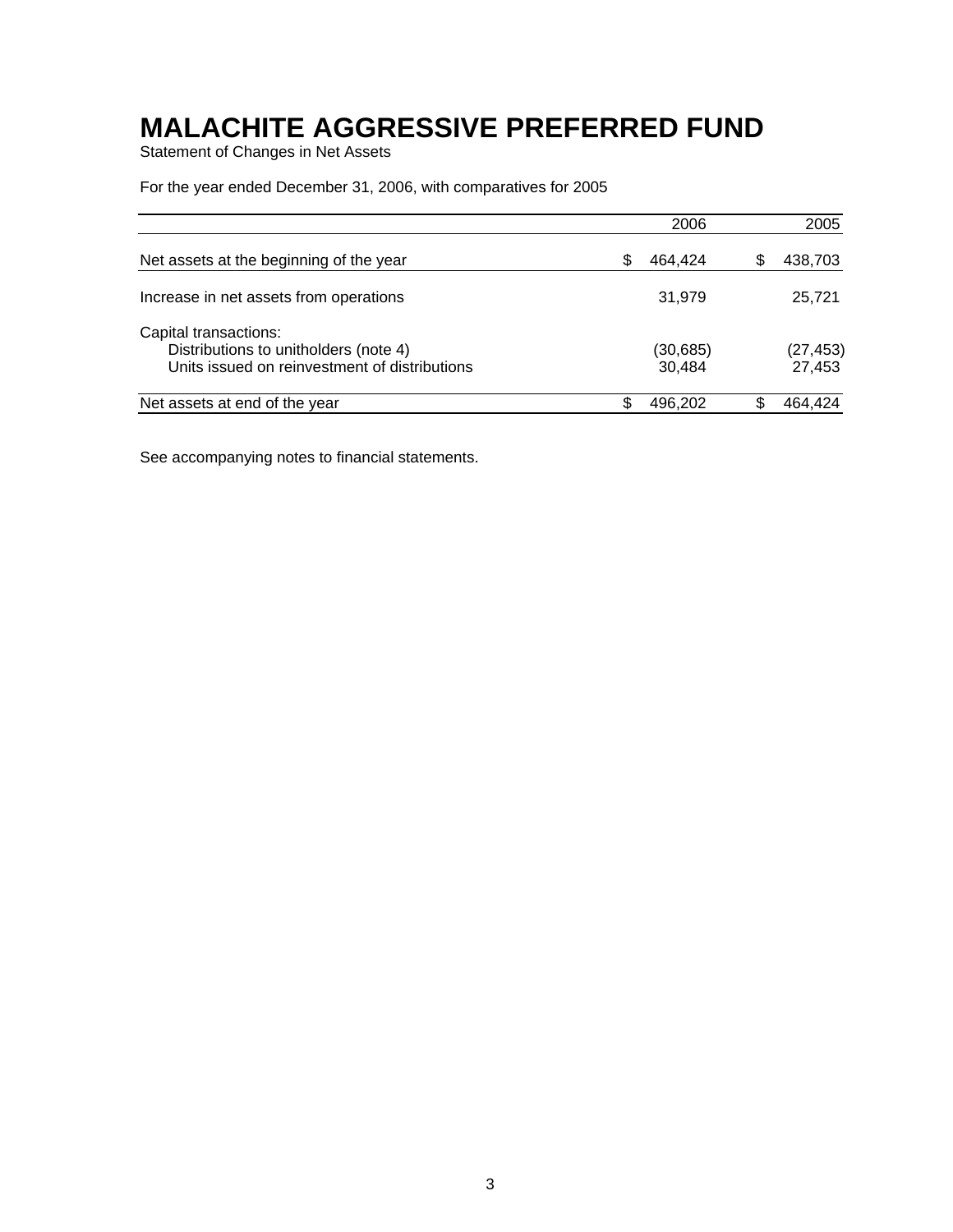Statement of Investment Portfolio

December 31, 2006

| <b>Shares</b> | Security                                                                 | Average<br>cost | Market<br>value | Weight in<br>portfolio |
|---------------|--------------------------------------------------------------------------|-----------------|-----------------|------------------------|
| 200           | Canadian General<br>Investments Ltd. 4.65%<br>Preferred Shares, Series 2 | \$<br>5,131     | \$<br>5,330     | 1.4%                   |
| 100           | National Bank of Canada<br>1 <sup>st</sup> Pr Series 15                  | 2,727           | 2,760           | 0.7%                   |
| 6,000         | Premium Income Corporation<br><b>Preferred Shares</b>                    | 97,247          | 96,240          | 24.8%                  |
| 100           | Canada Life Financial Corporation<br>6.25% Preferred Shares, Series B    | 2,780           | 2,605           | 0.6%                   |
| 4,000         | Royal Bank of Canada<br>4.5% First Preferred Shares, Series I            | 100,360         | 100,800         | 25.9%                  |
| 400           | Great West Life Co.<br>4.5% First Preferred Shares                       | 9,359           | 9,940           | 2.6%                   |
| 400           | George Weston Ltd.<br>4.75% Preferred Shares, Series V                   | 9,690           | 10,048          | 2.6%                   |
| 3,800         | George Weston Ltd.<br>5.8% Preferred Shares, Series I                    | 52,020          | 51,740          | 13.3%                  |
| 10,000        | Life and Bane Split Corp.<br><b>Preferred Shares</b>                     | 106,470         | 109,000         | 28.1%                  |
|               |                                                                          | \$<br>385,784   | \$<br>388,463   | 100.0%                 |

See accompanying notes to financial statements.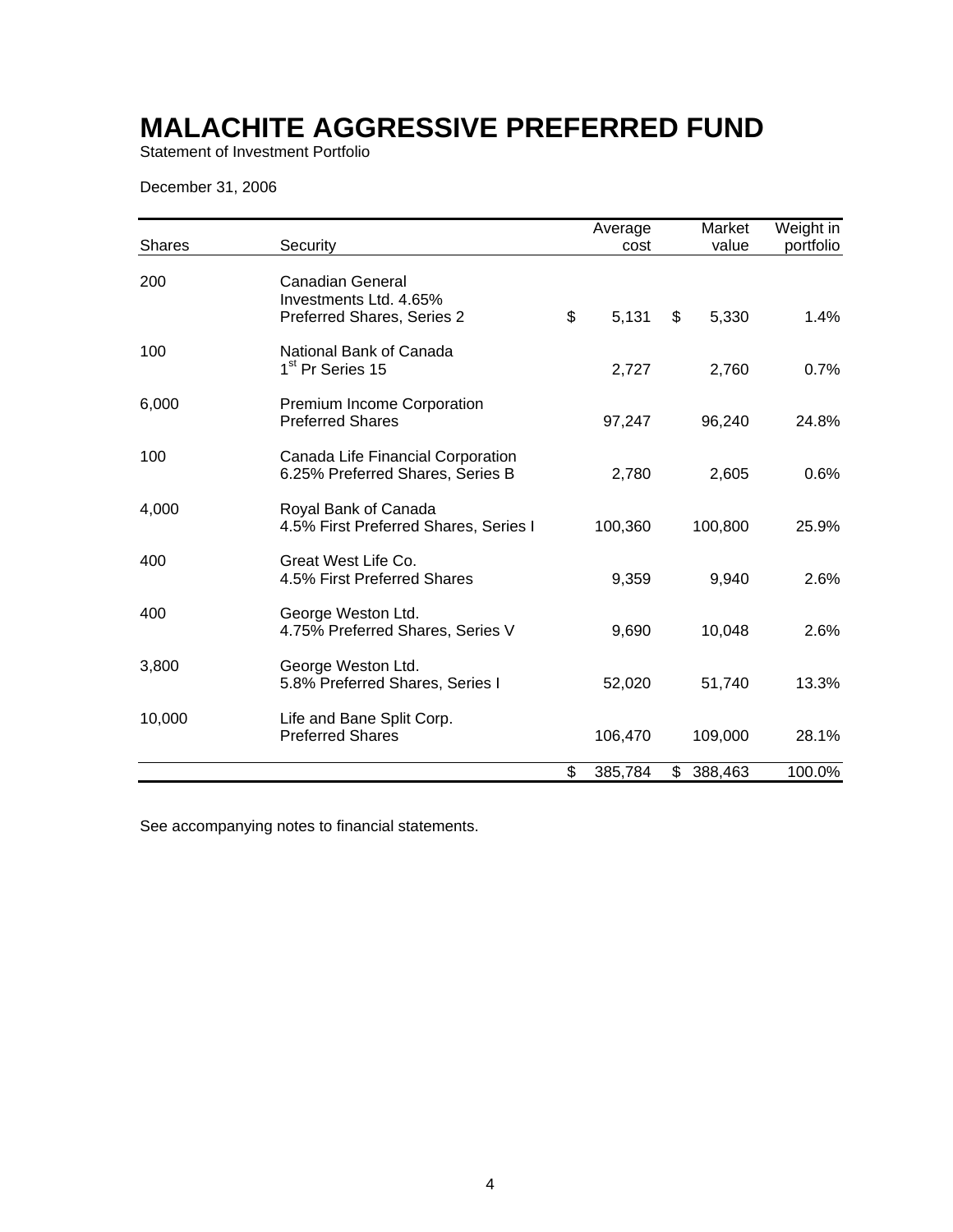Notes to Financial Statements

For the year ended December 31, 2006

Malachite Aggressive Preferred Fund is an unincorporated open-ended mutual fund trust established under the laws of the Province of Ontario by a Master Declaration of Trust (for the Malachite Funds in general) and an associated Fund Regulation (for the Fund itself). Hymas Investment Management Inc. is the Trustee and Manager of the fund.

#### **1. Summary of significant accounting policies:**

These financial statements have been prepared in accordance with Canadian Generally Accepted Accounting Principles ("GAAP").

The Canadian Securities Administrators issued the National Instrument 81-106, Investment Fund Disclosure (the "Instrument"), which became effective for investment funds with a fiscal year ended on or after June 1, 2005. The Instrument establishes standardized continuous disclosure requirements for investment funds' financial statements and introduces the requirement of management reports of fund performance to be made available to all Unitholders. The Instrument impacts the disclosure of the investment fund and, accordingly, has no impact on the valuation of the fund or on calculation of the net asset value per security of the fund. The following is a summary of significant accounting policies followed by the Fund in the preparation of these financial statements.

(a) Investments:

The value of any security which is listed or dealt in upon a stock exchange shall be determined (a) at a price which shall be determined by the Trustee which shall be no higher than the closing ask price and no lower than the closing bid price; or (b) if no bid or asked quotation is available, at the price last determined for such security for the purpose of calculating the Net Asset Value of the Fund, provided that, if in the opinion of the Trustee, stock exchange or over-the-counter quotations do not properly reflect the prices which would be received by the Fund upon the disposal of securities necessary to effect any redemptions of Units, the Trustee may place such value upon such securities as appears to the Trustee to most closely reflect the fair value of the securities.

(b) Investment Transactions and Income:

Investment transactions are accounted for as of the trade date. Realized gains and losses from investment transactions are calculated on an average cost basis. The difference between market value and average cost, as recorded in the financial statements, is included in the Statement of Operations as part of unrealized gains (losses).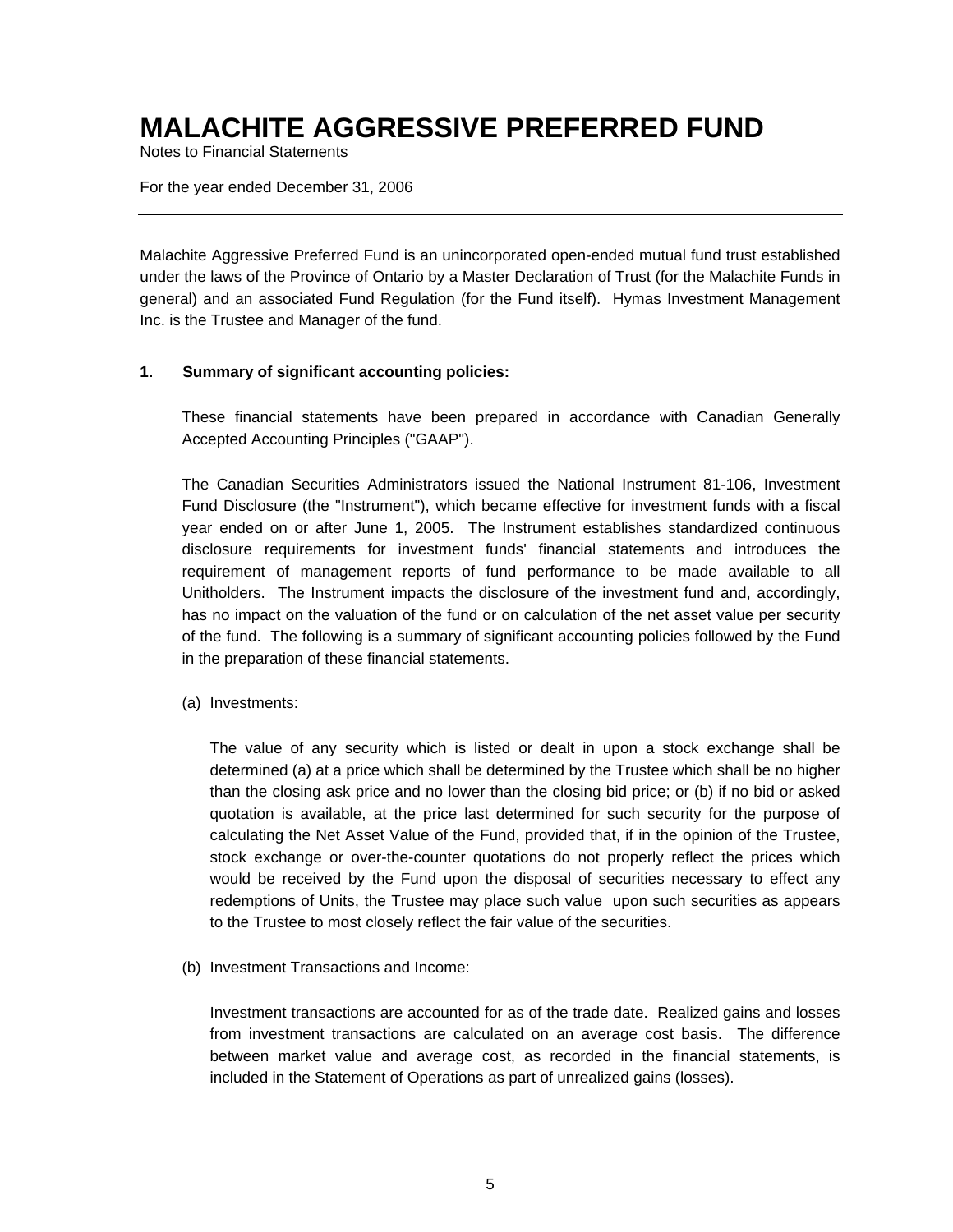Notes to Financial Statements (continued)

For the year ended December 31, 2006

#### **1. Summary of significant accounting policies (continued):**

(c) Income taxes:

The Fund qualifies as a registered investment under the Income Tax Act (Canada) and is subject to the rules relating to minimum tax. All or substantially all of the net income for tax purposes and net taxable capital gains realized in any year are distributed to Unitholders such that no income tax is payable by the Fund.

(d) Use of estimates:

The preparation of financial statements requires management to make estimates and assumptions that affect the reported amounts of assets and liabilities and disclosure of contingent assets and liabilities at the date of the financial statements and the reported amounts of revenues and expenses during the year. Actual results could differ from those estimates.

(e) Net Asset Value per Unit:

Net asset value per unit is computing by dividing the net asset value of the Fund at the valuation date by the total number of units of the Fund outstanding.

(f) Increase in Net Assets from Operations per Unit:

The increase in net assets from operations per unit in the statement of operations represents the change in net assets from operations divided by the average number of units outstanding during the period.

#### **2. Unitholders' equity:**

|                                  | Units       | Value   |
|----------------------------------|-------------|---------|
| Outstanding at December 31, 2005 | 48,384.9193 | 463,039 |
| Issued during the year           | 3,188.6543  | 30,484  |
| Outstanding at December 31, 2006 | 51,573.5736 | 493,524 |